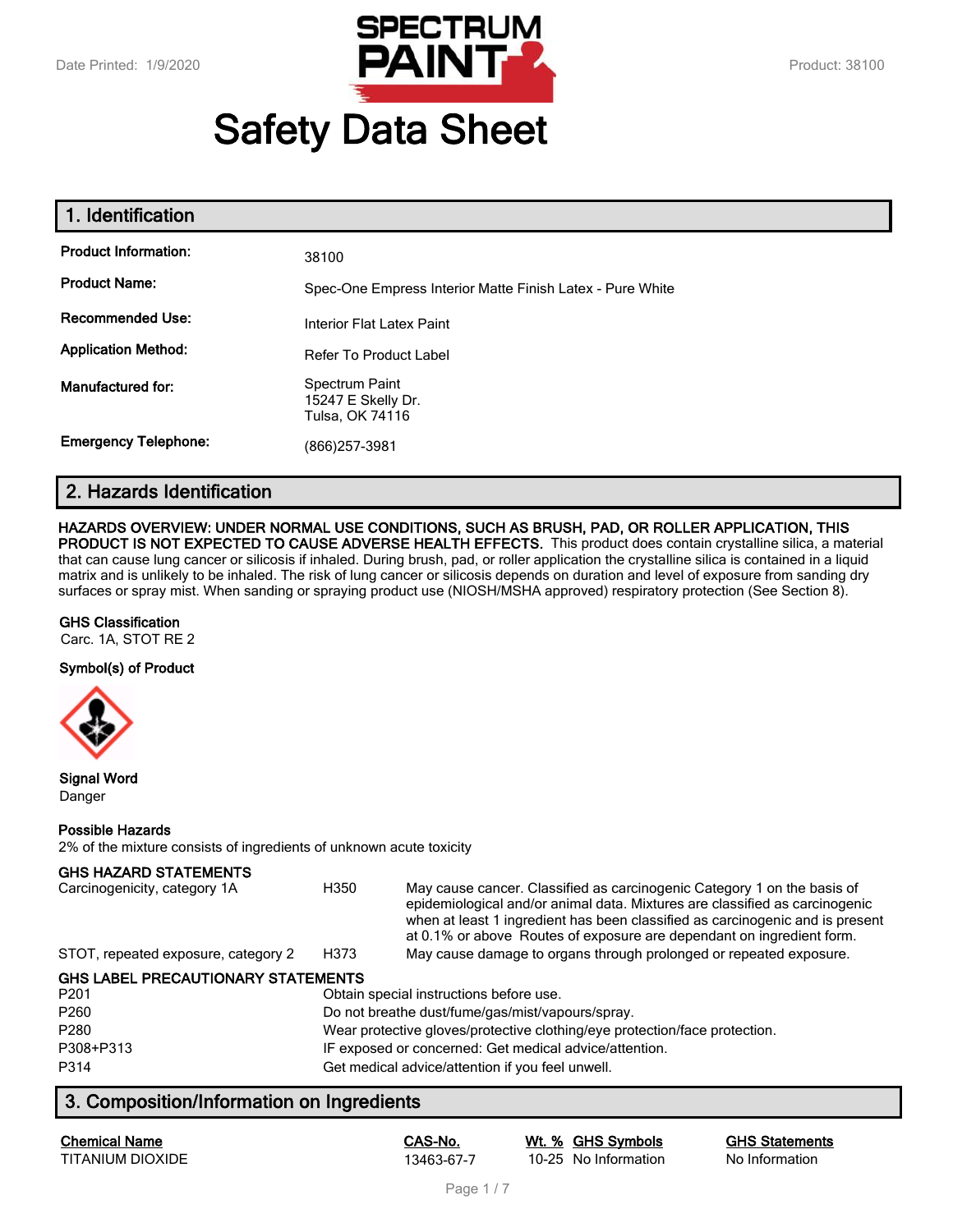| <b>LIMESTONE</b><br>KAOLIN, CALCINED<br>Ceramic materials and wares, chemicals<br>LUBRICATING OILS (petroleum), C15-30,<br>hydrotreated neutral oil-based | 1317-65-3<br>92704-41-1<br>66402-68-4<br>72623-86-0 | 10-25 GHS07<br>2.5-10 GHS07<br>1.0-2.5 No Information<br>0.1-1.0 No Information | H332<br>H332<br>No Information<br>No Information |
|-----------------------------------------------------------------------------------------------------------------------------------------------------------|-----------------------------------------------------|---------------------------------------------------------------------------------|--------------------------------------------------|
| AMMONIUM HYDROXIDE<br>LUBRICATING OILS (petroleum) C20-50,<br>hydrotreated neutral oil-based<br><b>CRYSTALLINE SILICA</b>                                 | 1336-21-6<br>72623-87-1<br>14808-60-7               | 0.1-1.0 GHS05-GHS07<br>0.1-1.0 No Information<br>0.1-1.0 GHS07-GHS08            | H302-314-335<br>No Information<br>H332-350-373   |

The text for GHS Hazard Statements shown above (if any) is given in the "Other information" Section.

# **4. First-aid Measures**



**FIRST AID - INHALATION:** Remove person to fresh air. If signs/symptoms continue, get medical attention.

**FIRST AID - SKIN CONTACT:** WASH WITH SOAP AND WATER. REMOVE CONTAMINATED CLOTHING AND CLEAN BEFORE REUSE.

**FIRST AID - EYE CONTACT:** FLUSH EYES WITH WATER FOR AT LEAST 15 MINUTES. GET MEDICAL HELP IF IRRITATION PERSISTS.

**FIRST AID - INGESTION:** Due to possible aspiration into the lungs, DO NOT induce vomiting if ingested. Have the victim drink 8 to 10 ounces (240 - 300 ml) of water to dilute the material in the stomach. If vomiting occurs naturally, have the victim lean forward to reduce the risk of aspiration. Consult a physician immediately.

# **5. Fire-fighting Measures**

**UNUSUAL FIRE AND EXPLOSION HAZARDS:** Container may rupture on heating.

**SPECIAL FIREFIGHTING PROCEDURES:** Use a self-contained breathing apparatus with full facepiece operated in pressuredemand or other positive pressure mode. USE WATER SPRAY TO COOL FIRE EXPOSED CONTAINERS.

**EXTINGUISHING MEDIA:** Carbon Dioxide, Dry Chemical, Foam, Water Fog

# **6. Accidental Release Measures**

#### **ENVIRONMENTAL PRECAUTIONS:** No Information

**STEPS TO BE TAKEN IN CASE MATERIAL IS RELEASED OR SPILLED:** ISOLATE HAZARD AREA AND KEEP UNNECESSARY PEOPLE AWAY. DO NOT ALLOW THE LIQUID TO ENTER INTO ANY SEWERS, ONTO THE GROUND OR INTO ANY BODY OF WATER. FOR LARGE SPILLS, USE A DIKE AND PUMP INTO APPROPRIATE CONTAINERS. SMALL SPILLS, DILUTE WITH WATER AND RECOVER OR USE NON-COMBUSTIBLE ABSORBENT MATERIAL AND SHOVEL INTO WASTE CONTAINERS.

#### **7. Handling and Storage**



#### **HANDLING:** KEEP FROM FREEZING.

**STORAGE:** Store in a cool dry area. KEEP OUT OF REACH OF CHILDREN.

# **8. Exposure Controls/Personal Protection**

| Ingredients with Occupational Exposure Limits<br><b>Chemical Name</b> | <b>ACGIH TLV-TWA</b>                      | <b>ACGIH-TLV STEL</b> | <b>OSHA PEL-TWA</b>                         | <b>OSHA PEL-CEILING</b> |
|-----------------------------------------------------------------------|-------------------------------------------|-----------------------|---------------------------------------------|-------------------------|
| TITANIUM DIOXIDE                                                      | 10 $mq/m3$                                | N.E.                  | 15 mg/m3 (Total N.E.<br>dust)               |                         |
| <b>LIMESTONE</b>                                                      | $5 \text{ mg/m}$<br>(Respirable fraction) | N.E.                  | $5 \text{ ma/m}$ 3<br>(Respirable fraction) | N.E.                    |
| KAOLIN, CALCINED                                                      | N.E.                                      | N.E.                  | N.E.                                        | N.E.                    |
| Ceramic materials and wares, chemicals N.E.                           |                                           | N.E.                  | N.E.                                        | N.E.                    |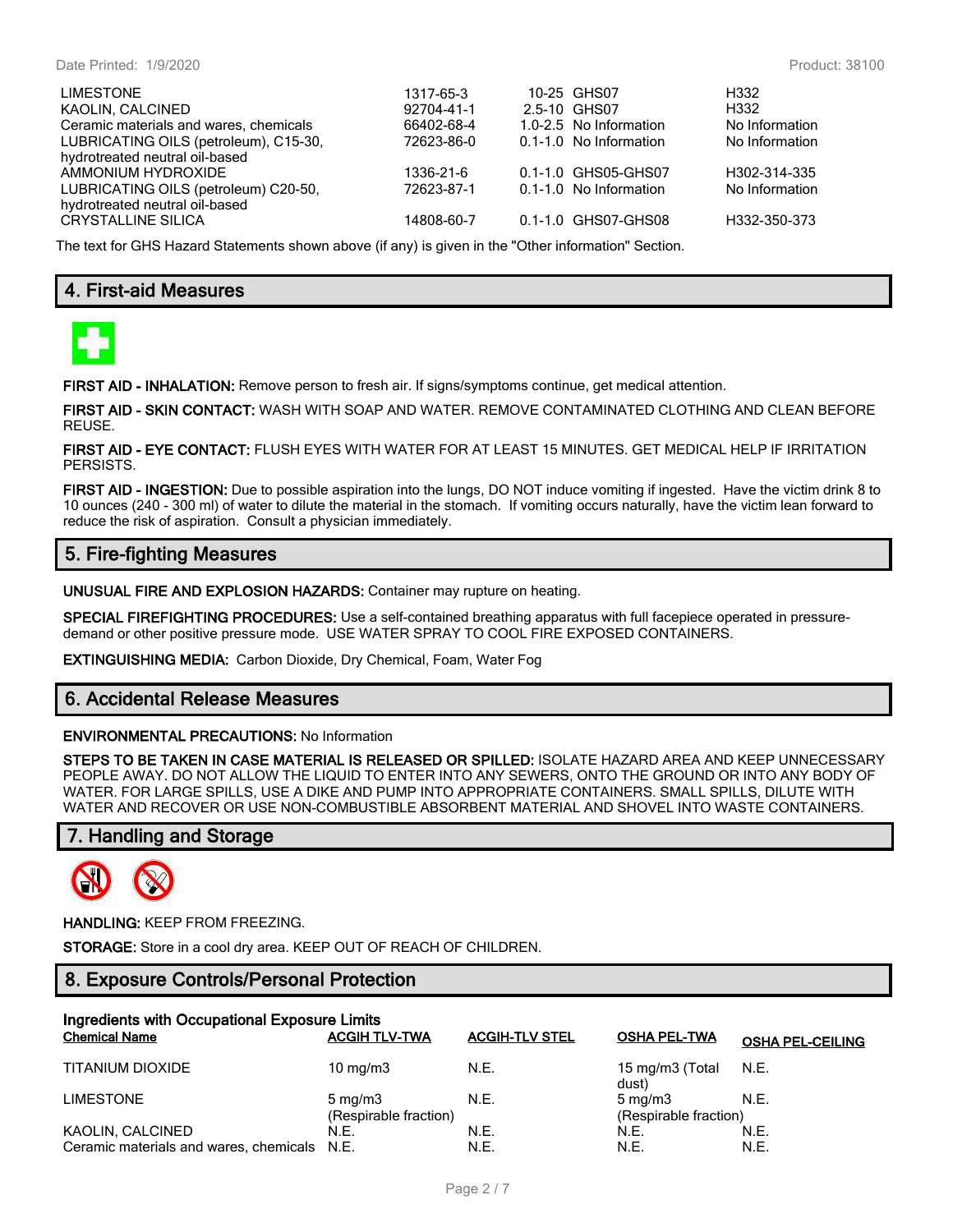| LUBRICATING OILS (petroleum), C15-30, 5 mg/m3 | 10 $mq/m3$             | $5 \text{ mg/m}$  | N.E.               |      |
|-----------------------------------------------|------------------------|-------------------|--------------------|------|
| hydrotreated neutral oil-based                |                        |                   |                    |      |
| AMMONIUM HYDROXIDE                            | 25ppm                  | 35 ppm            | N.F.               | N.E. |
| LUBRICATING OILS (petroleum) C20-50, 5 mg/m3  |                        | $10 \text{ mg/m}$ | $5 \text{ mg/m}$   | N.E. |
| hydrotreated neutral oil-based                |                        |                   |                    |      |
| <b>CRYSTALLINE SILICA</b>                     | $0.05 \,\mathrm{mg/m}$ | N.E.              | $0.1 \text{ mg/m}$ | N.E. |
|                                               | (Respirable dust)      |                   | (Respirable dust)  |      |

**Further Advice: MEL = Maximum Exposure Limit OES = Occupational Exposure Standard SUP = Supplier's Recommendation Sk = Skin Sensitizer N.E. = Not Established**

#### **Personal Protection**



**RESPIRATORY PROTECTION:** In order to avoid inhalation of spray-mist and sanding dust, all spraying and sanding must be done wearing adequate respirator.



**SKIN PROTECTION:** Sensitive individuals should wear gloves to prevent repeated contact.



**EYE PROTECTION:** Safety glasses with side-shields



**OTHER PROTECTIVE EQUIPMENT:** No Information



**HYGIENIC PRACTICES:** Wash hands before eating, drinking, or smoking.

# **9. Physical and Chemical Properties**

| Appearance:<br>Odor:<br>Density, Ib/gal:<br>Freeze Point, °C:<br><b>Solubility in Water:</b><br>Decomposition temperature, °C | Thick White Liquid<br>Slight Ammonia Odor<br>$11.19 - 11.59$<br>No Information<br>No Information<br>No Information | <b>Physical State:</b><br><b>Odor Threshold:</b><br>pH:<br>Viscosity:<br>Partition Coefficient, n-octanol/<br>water: | Liguid<br>No Information<br>No Information<br>No Information<br>No Information |
|-------------------------------------------------------------------------------------------------------------------------------|--------------------------------------------------------------------------------------------------------------------|----------------------------------------------------------------------------------------------------------------------|--------------------------------------------------------------------------------|
| Boiling Range, °C:                                                                                                            | $98 - 104$                                                                                                         | <b>Explosive Limits, %:</b>                                                                                          | N/A                                                                            |
| <b>Combustibility:</b>                                                                                                        | Does Not Support Combustion                                                                                        | Flash Point, °C:                                                                                                     | Not Applicable                                                                 |
| <b>Evaporation Rate:</b>                                                                                                      | Slower Than Ether                                                                                                  | Auto-Ignition Temperature, °C                                                                                        | No Information                                                                 |
| <b>Vapor Density:</b>                                                                                                         | Lighter Than Air                                                                                                   | Vapor Pressure, mmHg:                                                                                                | No Information                                                                 |

(See "Other information" Section for abbreviation legend)

# **10. Stability and Reactivity**

**STABILITY:** THIS MATERIAL IS STABLE UNDER NORMAL STORAGE AND HANDLING CONDITIONS.

**CONDITIONS TO AVOID:** AVOID HIGH TEMPERATURES AND FREEZING.

**INCOMPATIBILITY:** No Information

**HAZARDOUS DECOMPOSITION PRODUCTS:** MAY GENERATE TOXIC OR IRRITATING COMBUSTION PRODUCTS. MAY GENERATE CARBON MONOXIDE GAS.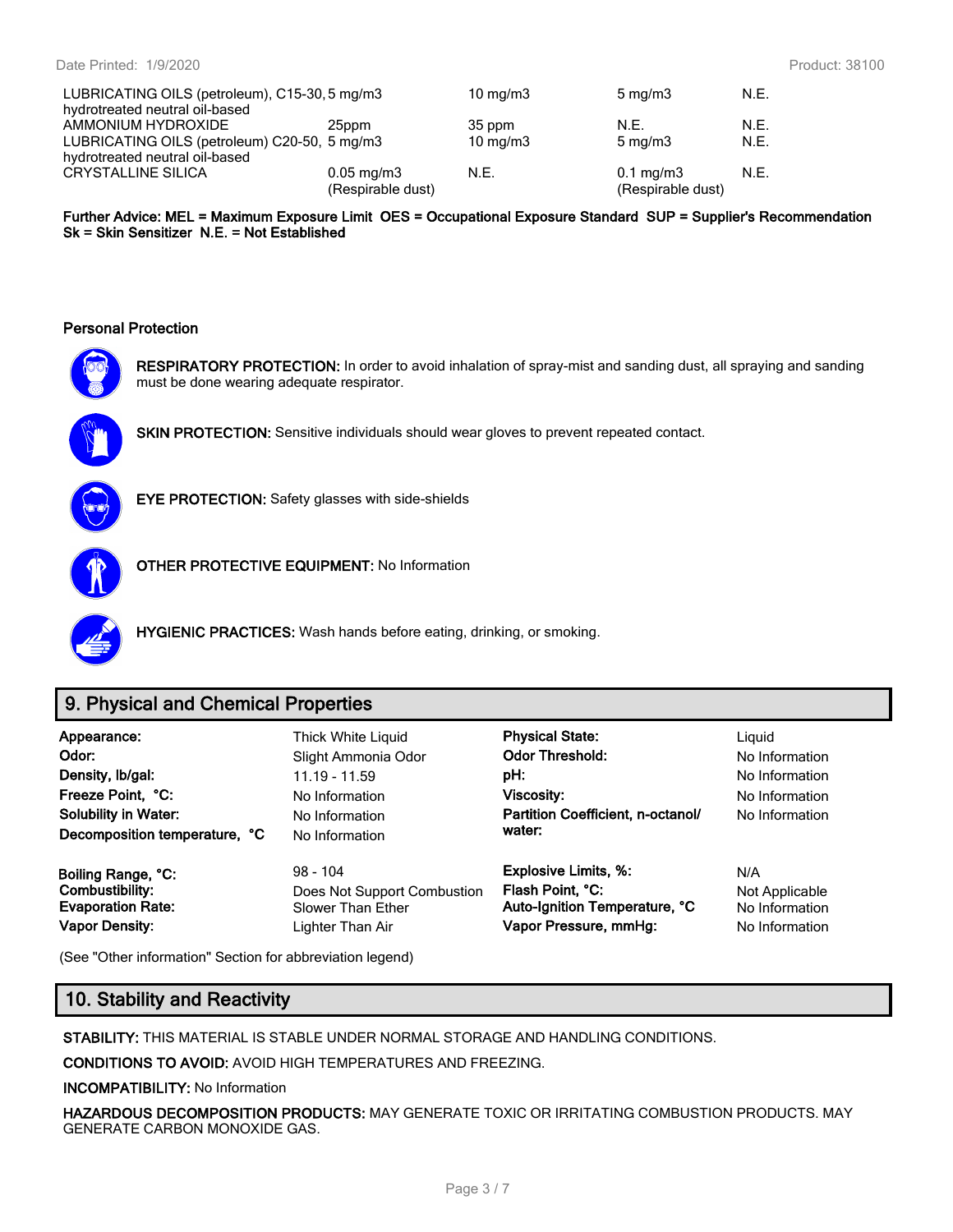# **11. Toxicological Information**



#### **Practical Experiences**

**EFFECT OF OVEREXPOSURE - INHALATION:** Inhalation may cause irritation to the respiratory tract (nose, mouth, mucous membranes). This product contains crystalline silica, which is considered a hazard by inhalation.

**EFFECT OF OVEREXPOSURE - SKIN CONTACT:** PROLONGED OR REPEATED CONTACT MAY CAUSE IRRITATION.

**EFFECT OF OVEREXPOSURE - EYE CONTACT:** MILD EYE IRRITANT.

**EFFECT OF OVEREXPOSURE - INGESTION:** May be harmful if swallowed. May cause gastrointestinal disturbance.

**EFFECT OF OVEREXPOSURE - CHRONIC HAZARDS:** Crystalline silica is known to cause silicosis, a noncancerous lung disease. Exposure is by route of inhalation. If material is in a liquid matrix it is unlikely to be inhaled.

**CARCINOGENICITY:** Crystalline silica has been classified by IARC and NTP as a carcinogen for humans (Group 1) from lab animal studies. Inhalation of crystalline silica can cause lung cancer. Under normal use conditions, such as brush, pad, or roller application, carcinogenic materials are suspended in a liquid matrix and are unlikely to be inhaled. Risk of cancer depends on duration and level of exposure from sanding surfaces or spray mist. When sanding or spraying product use (NIOSH/MSHA approved) respiratory protection.

**PRIMARY ROUTE(S) OF ENTRY:** Eye Contact, Ingestion, Inhalation, Skin Contact

#### **Acute Toxicity Values**

**The acute effects of this product have not been tested. Data on individual components are tabulated below**

| CAS-No.    | <b>Chemical Name</b> | Oral LD50           | Dermal LD50                  | Vapor LC50 |
|------------|----------------------|---------------------|------------------------------|------------|
| 13463-67-7 | TITANIUM DIOXIDE     | > 5,000 mg/kg (Rat) | $> 10,000$ mg/kg<br>(Rabbit) | $>20$ mg/L |
| 1317-65-3  | LIMESTONE            | 6,450 mg/kg (Rat)   | > 2,000 mg/kg<br>(Rabbit)    | $>20$ mg/L |
| 92704-41-1 | KAOLIN, CALCINED     | >2000 mg/kg         | >5000 mg/kg                  | $>20$ mg/L |
| 1336-21-6  | AMMONIUM HYDROXIDE   | 350 mg/kg (Rat)     | N.I.                         | N.I.       |

N.I. = No Information

# **12. Ecological Information**

**ECOLOGICAL INFORMATION:** No Information

#### **13. Disposal Information**



**Product**

**DISPOSAL METHOD:** DO NOT DUMP INTO ANY SEWERS, ON THE GROUND, OR INTO ANY BODY OF WATER. ALL DISPOSAL METHODS MUST BE IN COMPLIANCE WITH ALL FEDERAL, STATE/PROVINCIAL, AND LOCAL LAWS AND REGULATIONS.

**STEPS TO BE TAKEN IN CASE MATERIAL IS RELEASED OR SPILLED:** ISOLATE HAZARD AREA AND KEEP UNNECESSARY PEOPLE AWAY. DO NOT ALLOW THE LIQUID TO ENTER INTO ANY SEWERS, ONTO THE GROUND OR INTO ANY BODY OF WATER. FOR LARGE SPILLS, USE A DIKE AND PUMP INTO APPROPRIATE CONTAINERS. SMALL SPILLS, DILUTE WITH WATER AND RECOVER OR USE NON-COMBUSTIBLE ABSORBENT MATERIAL AND SHOVEL INTO WASTE CONTAINERS.

## **14. Transport Information**

**SPECIAL TRANSPORT PRECAUTIONS:** Not Regulated by DOT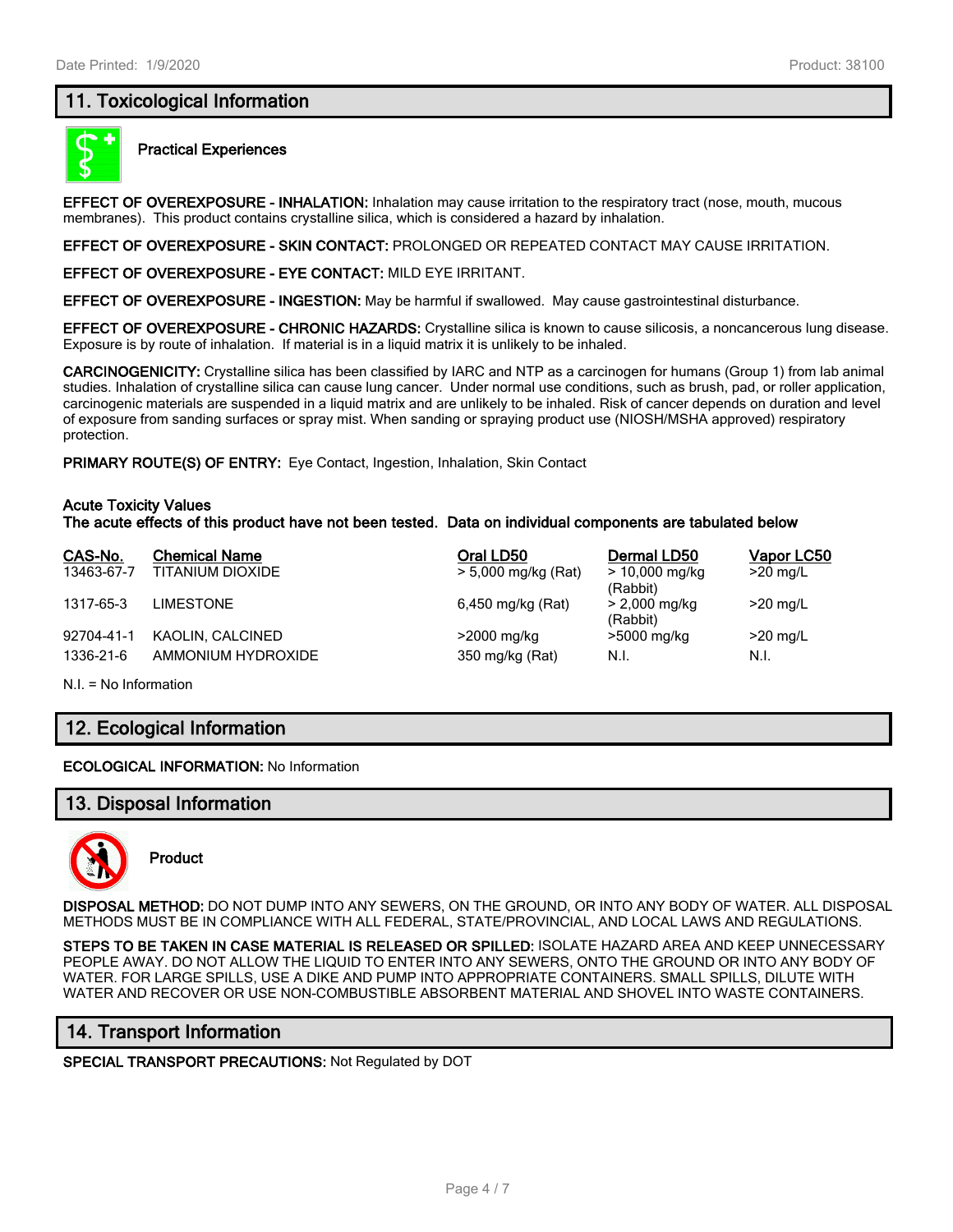| <b>DOT Proper Shipping Name:</b> | Not Regulated | <b>Packing Group:</b>    | Not Regulated  |
|----------------------------------|---------------|--------------------------|----------------|
|                                  |               | <b>Hazard SubClass:</b>  | Not Regulated  |
| <b>DOT Technical Name:</b>       | Not Regulated | Resp. Guide Page:        | No Information |
| <b>DOT Hazard Class:</b>         | Not Regulated | <b>DOT UN/NA Number:</b> | Not Regulated  |

# **15. Regulatory Information**

# **U.S. Federal Regulations:**

#### **CERCLA - SARA Hazard Category**

This product has been reviewed according to the EPA 'Hazard Categories' promulgated under Sections 311 and 312 of the Superfund Amendment and Reauthorization Act of 1986 (SARA Title III) and is considered, under applicable definitions, to meet the following categories:

Carcinogenicity, Specific target organ toxicity (single or repeated exposure)

#### **SARA SECTION 313:**

This product contains the following substances subject to the reporting requirements of Section 313 of Title III of the Superfund Amendment and Reauthorization Act of 1986 and 40 CFR part 372:

| <b>Chemical Name</b> |  |
|----------------------|--|
|                      |  |

AMMONIUM HYDROXIDE 1336-21-6

#### **TOXIC SUBSTANCES CONTROL ACT:**

This product contains the following chemical substances subject to the reporting requirements of TSCA 12(B) if exported from the United States:

No TSCA components exist in this product.

# **U.S. State Regulations: NEW JERSEY RIGHT-TO-KNOW:**

The following materials are non-hazardous, but are among the top five components in this product.

| <b>Chemical Name</b>   | CAS-No.     |
|------------------------|-------------|
| WATER                  | 7732-18-5   |
| <b>ACRYLIC POLYMER</b> | Proprietary |

#### **PENNSYLVANIA RIGHT-TO-KNOW**

The following non-hazardous ingredients are present in the product at greater than 3%.

**Chemical Name CAS-No.** WATER 7732-18-5 ACRYLIC POLYMER **Proprietary** Proprietary

**Chemical Name CAS-No.**

# **International Regulations: As follows -**

#### **CANADIAN WHMIS:**

This MSDS has been prepared in compliance with Controlled Product Regulations except for the use of the 16 headings.

**WHMIS Class** No Information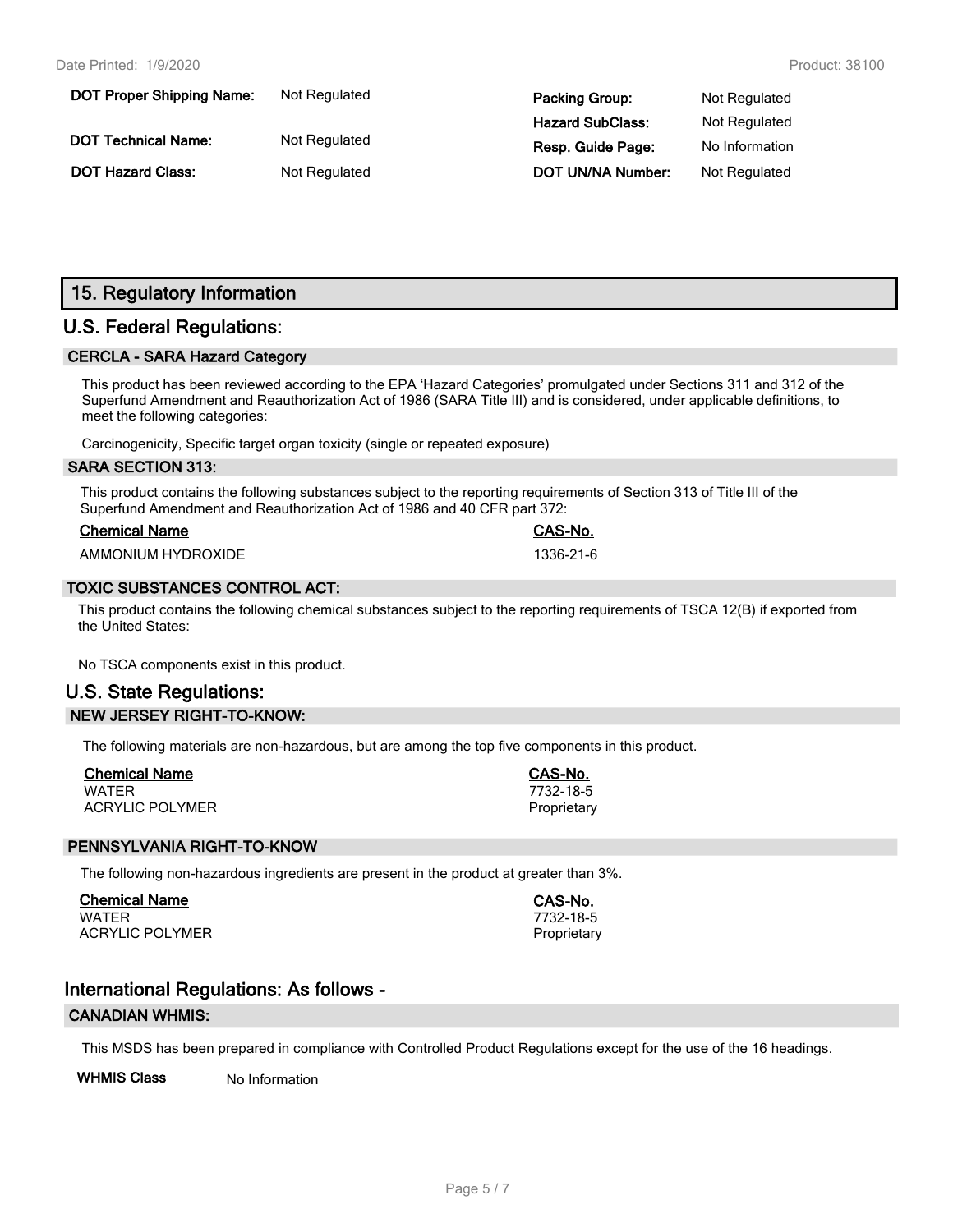## **16. Other Information**

| <b>Revision Date:</b>  |      | 1/7/2020                     |                                                                                                                                                                                                             |                    |  | <b>Supersedes Date:</b>     | 1/7/2020 |  |
|------------------------|------|------------------------------|-------------------------------------------------------------------------------------------------------------------------------------------------------------------------------------------------------------|--------------------|--|-----------------------------|----------|--|
| Reason for revision:   |      |                              | <b>Revision Description Changed</b><br><b>Product Composition Changed</b><br>Substance and/or Product Properties Changed in Section(s):<br>01 - Product Information<br>09 - Physical & Chemical Information |                    |  |                             |          |  |
| Datasheet produced by: |      | <b>Regulatory Department</b> |                                                                                                                                                                                                             |                    |  |                             |          |  |
| <b>HMIS Ratings:</b>   |      |                              |                                                                                                                                                                                                             |                    |  |                             |          |  |
| Health:                | $*1$ | <b>Flammability:</b>         | 0                                                                                                                                                                                                           | <b>Reactivity:</b> |  | <b>Personal Protection:</b> | N.I.     |  |

#### **Text for GHS Hazard Statements shown in Section 3 describing each ingredient:**

| H302              | Harmful if swallowed.                                              |
|-------------------|--------------------------------------------------------------------|
| H <sub>3</sub> 14 | Causes severe skin burns and eye damage.                           |
| H332              | Harmful if inhaled.                                                |
| H335              | May cause respiratory irritation.                                  |
| H350              | Suspected of causing cancer.                                       |
| H373              | May cause damage to organs through prolonged or repeated exposure. |

### **Icons for GHS Pictograms shown in Section 3 describing each ingredient:**



Legend: N.A. - Not Applicable, N.E. - Not Established, N.D. - Not Determined

The information on this sheet corresponds to our present knowledge. It is not a specification and it does not guarantee specific properties. The information is intended to provide general guidance as to health and safety based upon our knowledge of the handling, storage, and use of the product. It is not applicable to unusual or non-standard uses of the product where instructions and recommendations are not followed.